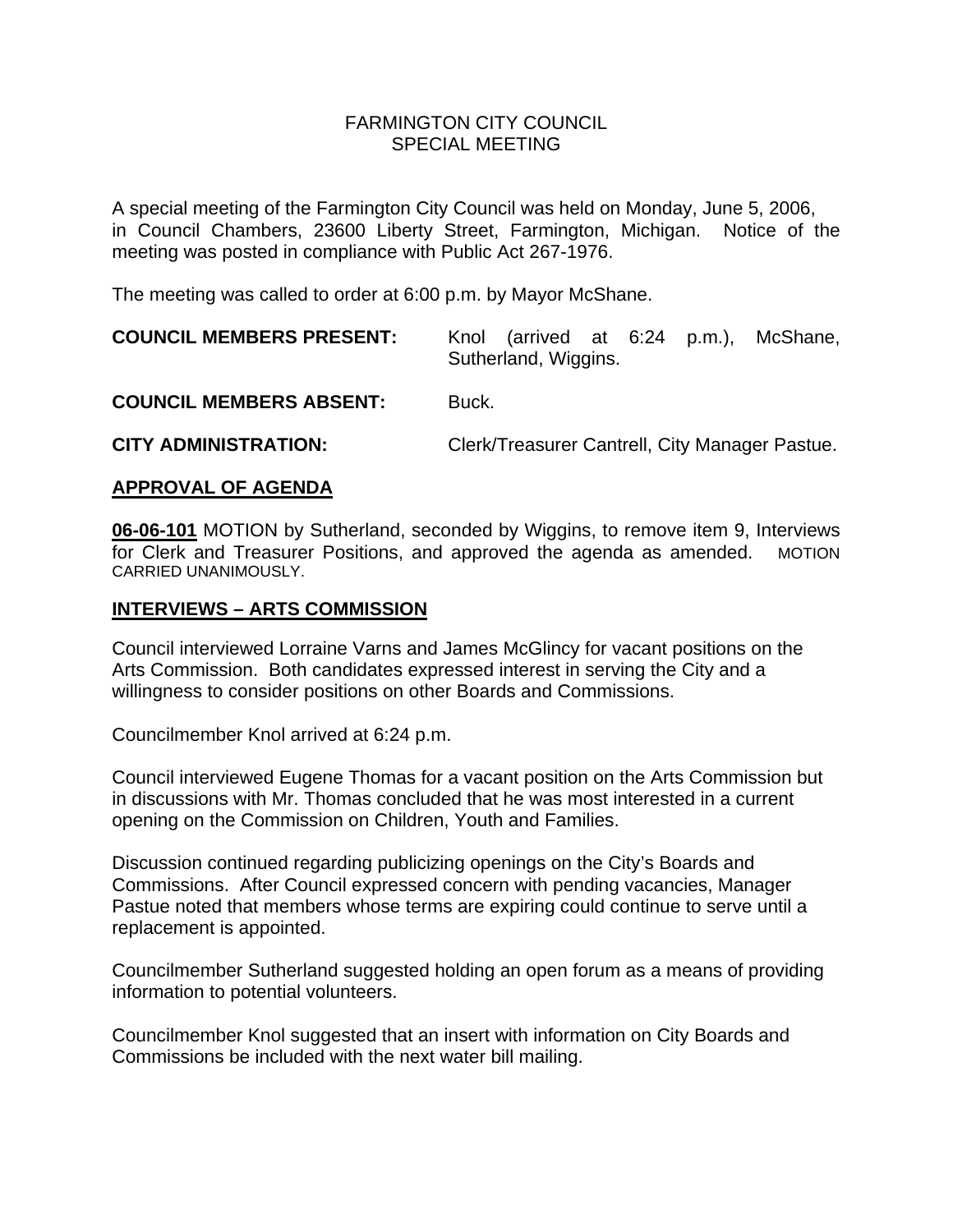### SPECIAL MEETING -2- June 5, 2006

Discussion continued regarding an open forum and water bill inserts concluding with Sutherland suggesting an informational booth at the Founders Festival regarding Boards and Commissions. Councilmember Wiggins supported Sutherland's idea for a booth at the Festival.

Mayor McShane agreed and also suggested an open house sometime during the Fall season.

Wiggins then suggested including Board and Commission tables at City events noting it would be a less costly option. Mayor McShane asked Manager Pastue if he had available staff to set up tables. Manager Pastue indicated he would contact the Boards and Commissions to have them set up tables.

Knol stated that she liked Mr. Thomas for the Commission on Children, Youth and Families noting his previous experience working with youth.

Council concurred to place the appointments for the Arts Commission and the Commission on Children, Youth and Families on the next council agenda.

Discussion followed regarding the importance of a good "fit" between the volunteer and the Board and Commission and how to best recruit volunteers.

# **PUBLIC HEARING – FISCAL YEAR 2006/07 BUDGET AND MILLAGE LEVY**

City Manager Pastue reviewed the proposed budget and tax rate for the 2006-07 fiscal year, noting a reduction of \$2,000 in the City Manager's budget and reductions in other line items of the General Fund Budget in order to maintain the overall millage rate at 14.4163.

Mayor McShane opened the public hearing and invited public comment.

Mayor McShane recognized the City's achievement of maintaining the same millage rate as last year.

Wiggins noted the significance of maintaining the millage rate because it demonstrates the City's effort to "hold the line" on expenses.

Hearing no public comment, Mayor McShane requested a motion to close the hearing.

**06-06-102** MOTION by Knol, seconded by Sutherland, to close the public hearing. MOTION CARRIED UNANIMOUSLY.

## **CONSIDERATION TO ADOPT FISCAL YEAR 2006/07 BUDGET AND ESTABLISH MILLAGE RATES**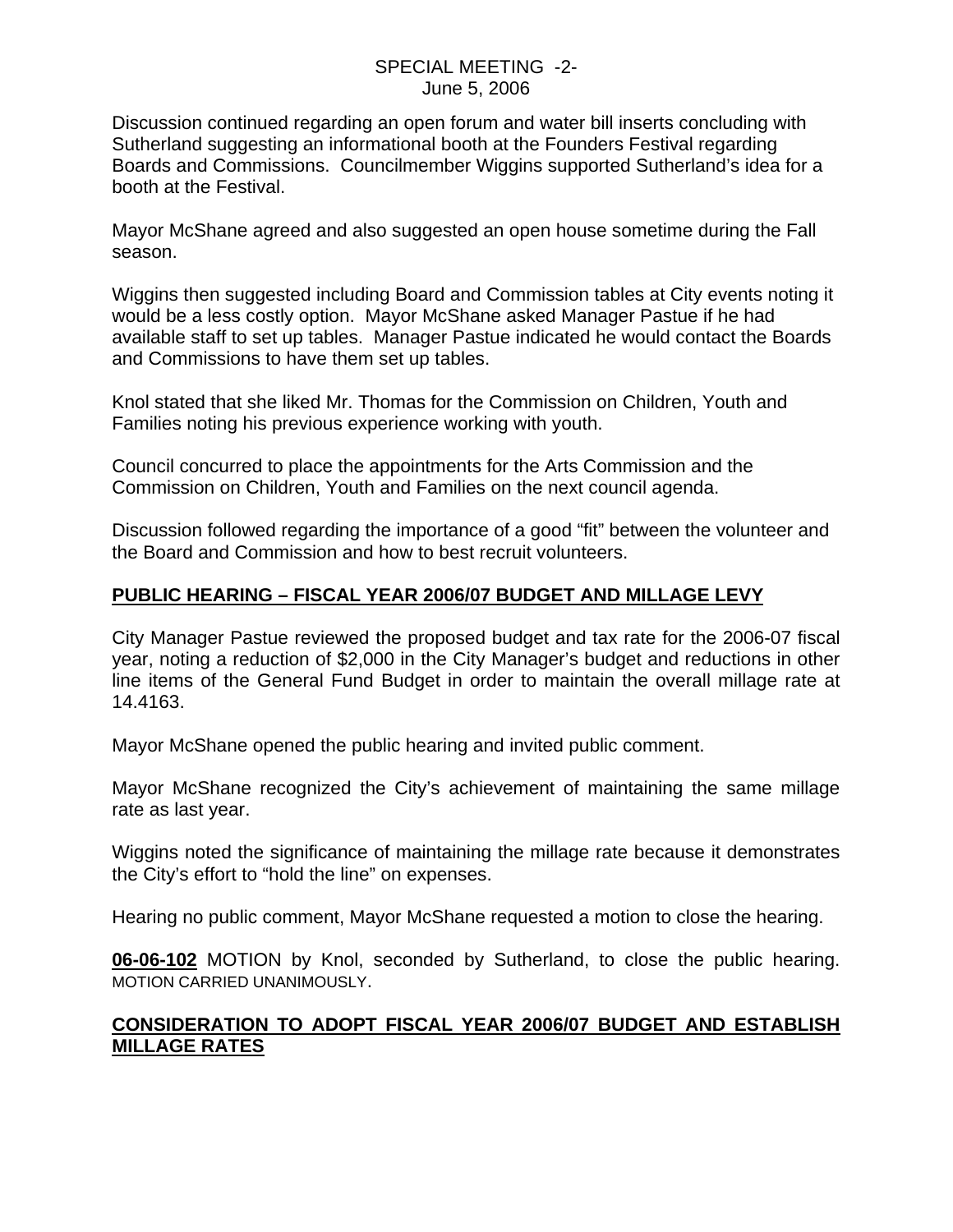#### SPECIAL MEETING -3- June 5, 2006

**RESOLUTION 06-06-103** Motion by Sutherland, seconded by Wiggins, to adopt the 2006-2007 fiscal year budget and establish the local property millage rate for 2006. **[SEE**] ATTACHED RESOLUTION].

#### ROLL CALL

Ayes: Sutherland, Wiggins, Knol, McShane. Nays: None. Absent: Buck. MOTION CARRIED UNANIMOUSLY.

### **CONSIDERATION TO ADOPT FISCAL YEAR 2006/07 JOINT AGENCY AND AUTHORITY BUDGETS**

**RESOLUTION 06-06-104** Motion by Knol, seconded by Wiggins, to adopt the 2006-07 fiscal year budgets for the Farmington Downtown Development Authority, Brownfield Redevelopment Authority, 47<sup>th</sup> District Court and Joint Agencies. [SEE ATTACHED RESOLUTION].

ROLL CALL Ayes: Wiggins, Knol, McShane, Sutherland. Nays: None. Absent: Buck. MOTION CARRIED UNANIMOUSLY.

## **CONSIDERATION TO AMEND CITY FEE SCHEDULE**

Administration reviewed the proposed changes to the City Fee Schedule effective July 1, 2006.

Responding to a question from Councilmember Sutherland, City Manager Pastue clarified the costs related to dual water meters.

**RESOLUTION 06-06-105** Motion by Wiggins, seconded by Sutherland, to adopt a resolution to amend fees associated with water and sewer rates, and residential recycling rates effective July 1, 2006. [SEE ATTACHED RESOLUTION].

ROLL CALL

Ayes: Knol, McShane, Sutherland, Wiggins. Nays: None. Absent: Buck. MOTION CARRIED UNANIMOUSLY.

## **CONSIDERATION TO APPOINT MEMBERS TO THE BEAUTIFICATION AWARDS COMMITTEE**

Mayor McShane discussed the responsibilities of the Beautification Awards Committee members and administration of the program.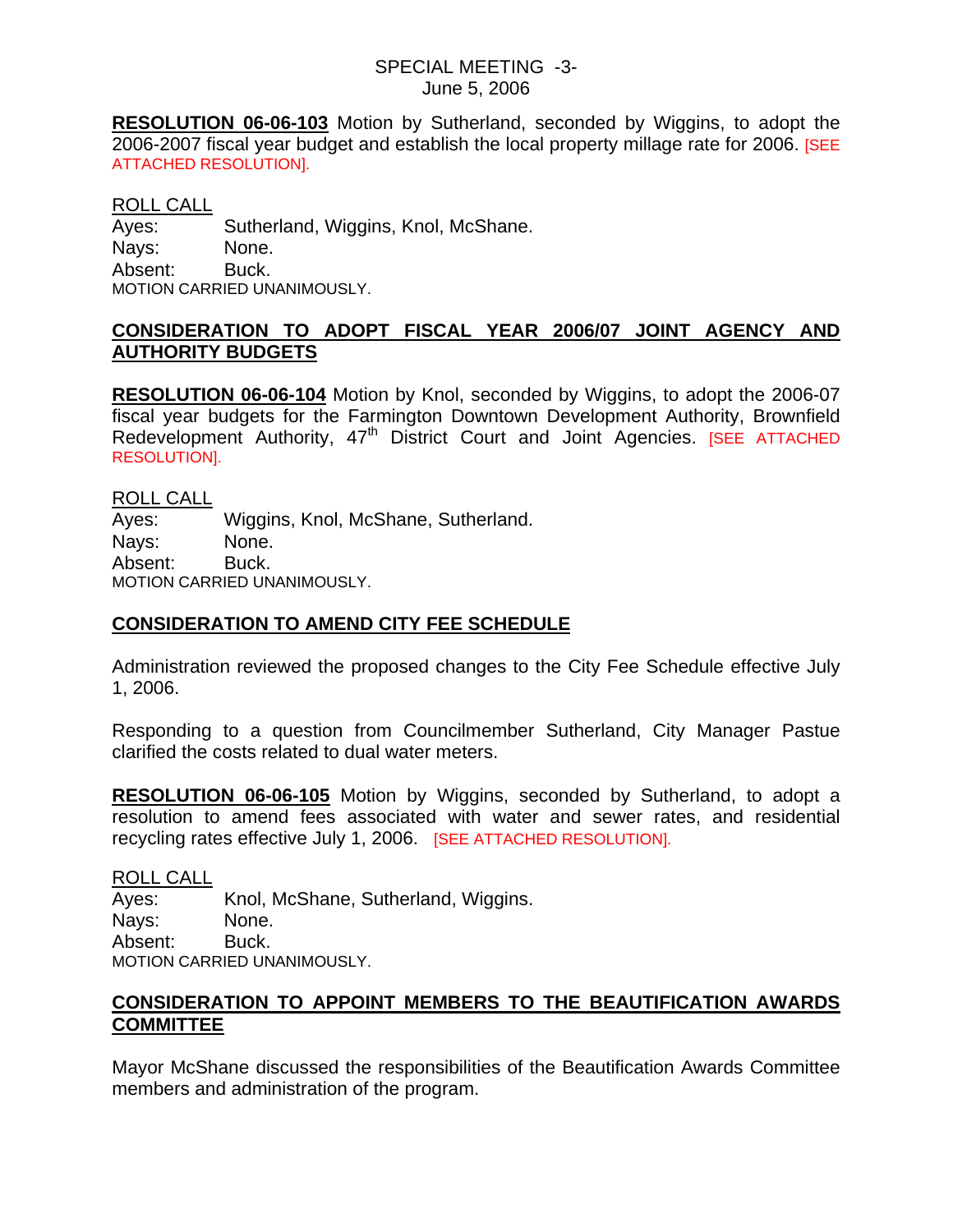### SPECIAL MEETING -4- June 5, 2006

Councilmember Knol advised that it may not be a good practice to appoint spouses to the same committee.

Mayor McShane indicated that additional members could be added to the committee.

Wiggins expressed support for the Wildasins to serve on the committee, however, he concurred with Councilmember Knol that it may not be good practice to appoint spouses to the same committees or commissions.

**06-06-106** MOTION by Sutherland, seconded by Wiggins, to appoint Linda Chiara, Gretchen Perkins, Frank Wildasin, Joyce Wildasin and Pam Wright to serve on the 2006 Beautification Awards Committee. MOTION CARRIED UNANIMOUSLY.

Mayor McShane asked administration to review the Charter regarding spouses serving together on appointed boards, commissions and committees.

## **CONSIDERATION OF DDA REQUEST FOR ADDITIONAL SIDEWALK SHOPPING DAYS**

Council concurred with a request from the Downtown Development Authority to add June 24 and July 15, 2006 to the Downtown Sidewalk Shopping Days.

Mayor McShane expressed hope that these additional days would help businesses, especially during road construction.

### **DISCUSSION – DINAN DONATION UPDATE**

Mayor McShane advised that over a year ago the daughter of former Mayor Dinan offered a donation of \$25,000 to the City. Mayor McShane indicated that the family is seeking to place a sculpture of their father in the City of Farmington. She stated the sculpture would be done by a renowned sculptress and the proposed site would be on the north side of City Hall. She further stated that Steinkopf Nurseries would donate a garden and the City would provide pavers for the area where the sculpture would be placed.

Discussion followed regarding the design, location and specifics of the sculpture.

Discussion continued regarding the precedent of immortalizing a City Manager.

Mayor McShane indicated that members of the Arts Council have reviewed the proposed art and expressed complete agreement.

# **DISCUSSION – CITY MANAGER'S EVALUATION PROCESS**

Pastue distributed evaluation forms and requested their completion and return to the Mayor by June 19, 2006.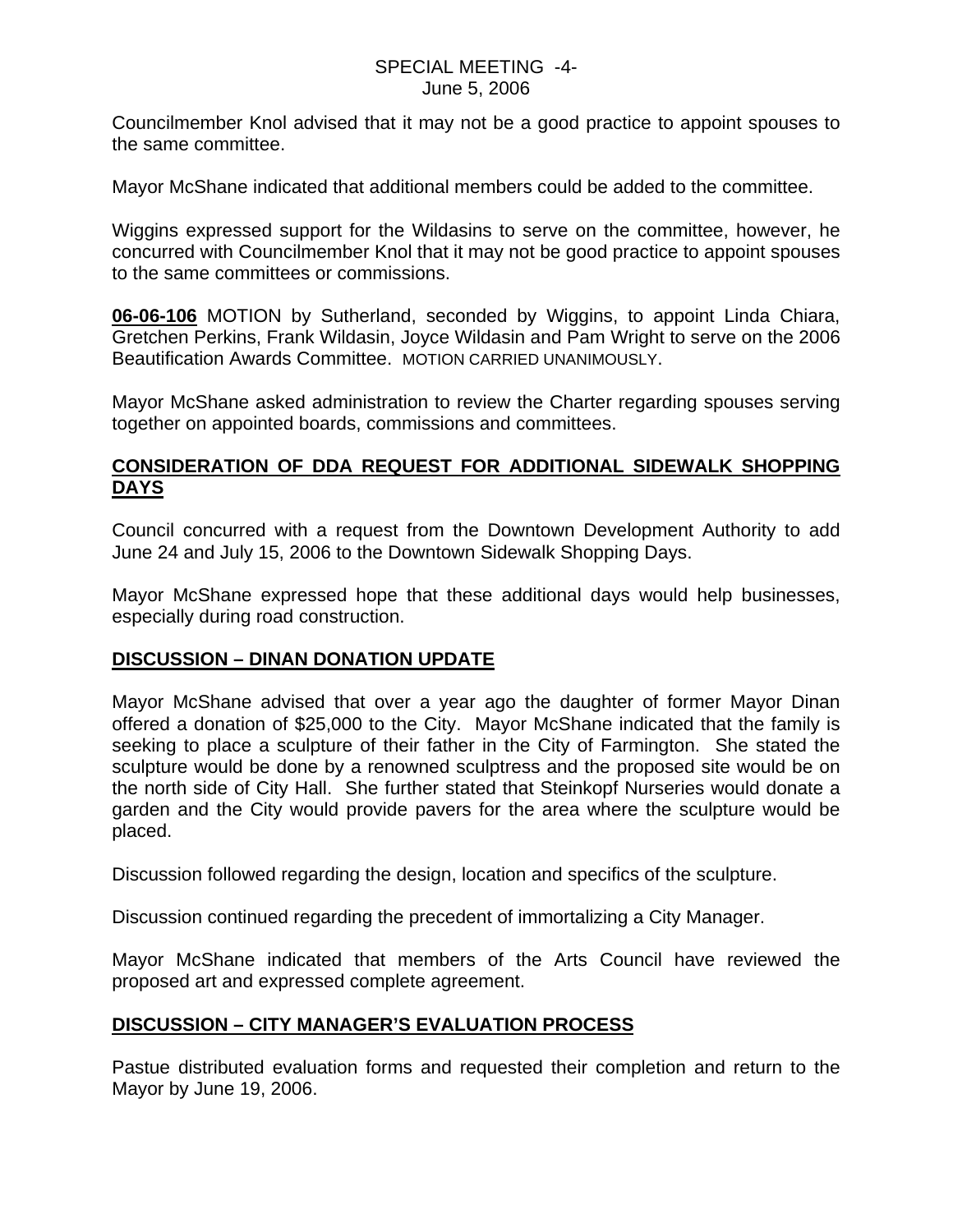### SPECIAL MEETING -5- June 5, 2006

### **OTHER BUSINESS**

Pastue provided an update on the confusion caused by the temporary traffic signs put up by the Michigan Department of Transportation (MDOT) regarding Grand River road construction. He stated that DDA Director Knowles and Director Gushman worked with MDOT to add signage indicating that Grand River was open to the downtown businesses.

Discussion followed regarding the impact of MDOT signage failures on downtown businesses and corrective measures that needed to be taken.

Mayor McShane thanked Sue Buck of the Observer on the article she wrote concerning the Grand River construction.

Pastue discussed parking tickets that were issued in the Downtown. He requested feedback from Council regarding making the related traffic control orders permanent. He noted that the three tickets issued were to employees.

Mayor McShane asked to review the log of tickets that were issued to determine by how much time offenders exceeded the limit of timed parking.

Discussion followed regarding the difficulty of determining parking trends based on random enforcement.

#### **PUBLIC COMMENT**

No comment was heard.

#### **COUNCIL COMMENT**

Knol asked when a meeting would be scheduled to discuss the Warner Mansion.

Mayor McShane stated that decisions needed to be made regarding the Mansion.

Knol further requested a meeting regarding a Civic Theatre proposal.

Mayor McShane noted a letter from Farmington Hills recognizing Public Safety employees, Reserve Officer Myers, Officer Madeline, Sargent Dulong and Deputy Director Schultz, for their service during the first eight awareness trainings. Mayor McShane, on behalf of City Council, thanked the officers for their participation.

Mayor McShane referred to a notification from SEMCOG regarding a program called "Our Water Our Future" and requested that the City publicize this program, including an article in the City newsletter.